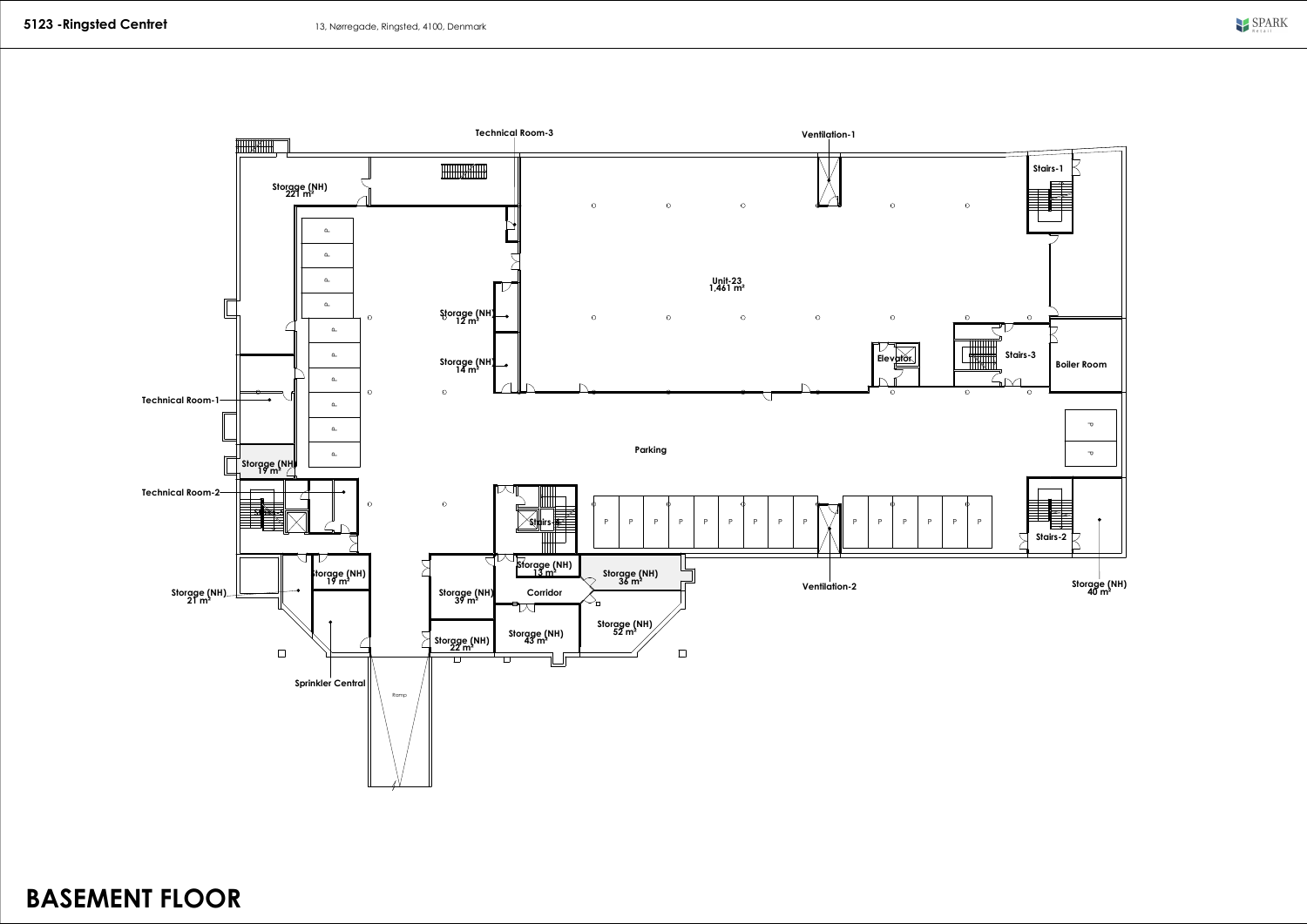

GROUND FLOOR

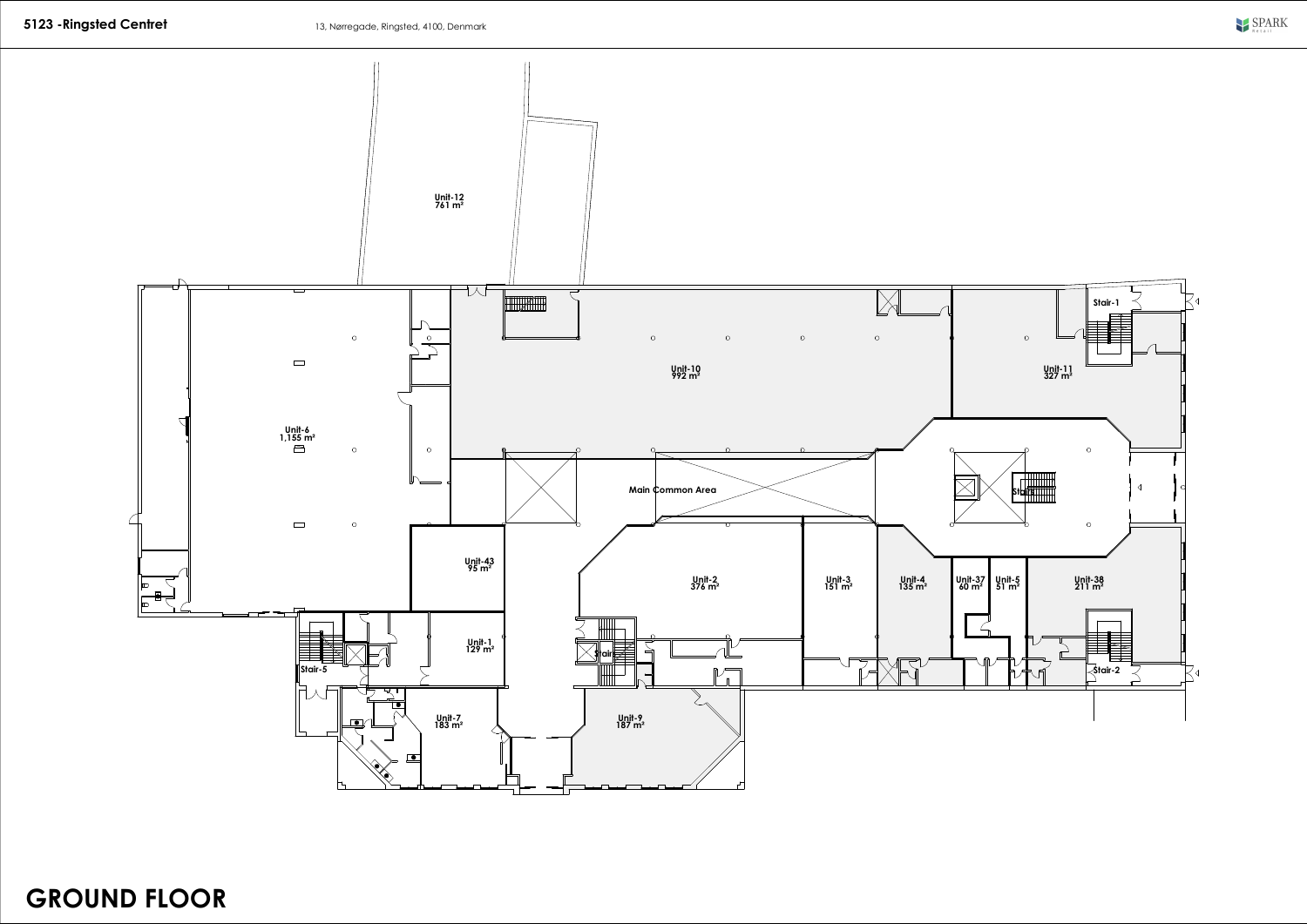

## FIRST FLOOR